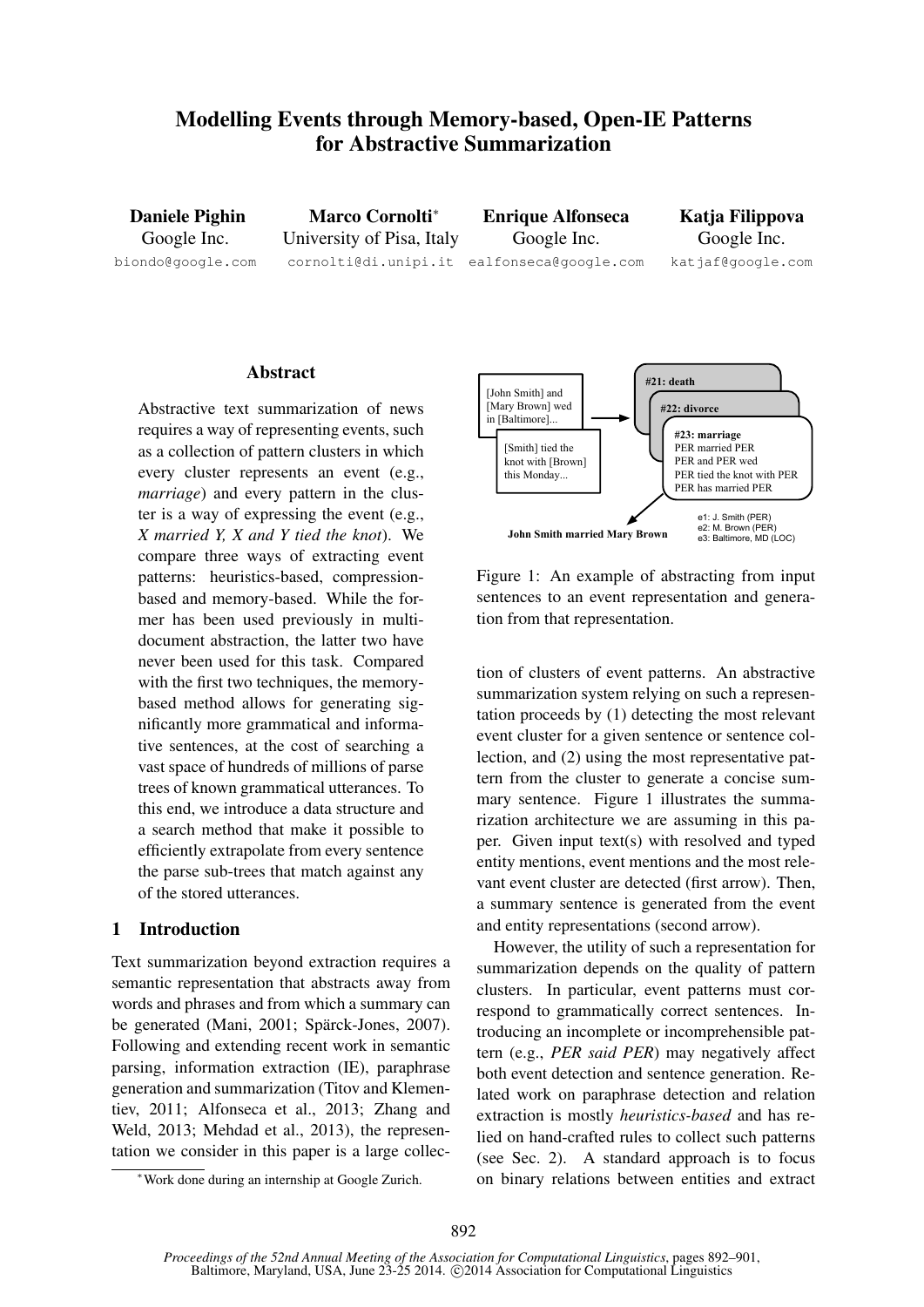

Figure 2: A generic pipeline for event-driven abstractive headline generation.

the dependency path between the two entities as an event representation. An obvious limitation of this approach is there is no guarantee that the extracted pattern corresponds to a grammatically correct sentence, e.g., that an essential prepositional phrase is retained like in *file for a divorce*.

In this paper we explore two novel, data-driven methods for event pattern extraction. The first, *compression-based* method uses a robust sentence compressor with an aggressive compression rate to get to the core of the sentence (Sec. 3). The second, *memory-based* method relies on a vast collection of human-written headlines and sentences to find a substructure which is known to be grammatically correct (Sec. 4). While the latter method comes closer to ensuring perfect grammaticality, it introduces a problem of efficiently searching the vast space of known well-formed patterns. Since standard iterative approaches comparing every pattern with every sentence are prohibitive here, we present a search strategy which scales well to huge collections (hundreds of millions) of sentences.

In order to evaluate the three methods, we consider an abstractive summarization task where the goal is to get the gist of single sentences by recognizing the underlying event and generating a short summary sentence. To the best of our knowledge, this is the first time that this task has been proposed; it can be considered as *abstractive sentence compression*, in contrast to most existing sentence compression systems which are based on selecting words from the original sentence or rewriting with simpler paraphrase tables. An extensive evaluation with human raters demonstrates the utility of the new pattern extraction techniques. Our analysis highlights advantages and disadvantages of the three methods.

To better isolate the qualities of the three extraction methodologies, all three methods use the same training data and share components of the

**Algorithm 1** HEURISTICEXTRACTOR $(T, E)$ : heuristically extract relational patterns for the dependency parse T and the set of entities E.

- 1: */\* Global constants /\** 2: global  $V_p, V_c, N_p, N_c$ <br>3:  $V_c \leftarrow \{subj, nsubj, n$ 3:  $V_c \leftarrow \{subj, nsubj, nsubjpass, dobj, iobj, xcomp, 4: acomm expl, neq, aux attr mrt \}$ 4:  $acomp, expl, neg, aux, attr, prt$ <br>5:  $V_n \leftarrow \{xcomp\}$  $V_p \leftarrow \{xcomp\}$ 6:  $N_c \leftarrow \{det, predet, num, ps, poss, nc, conj\}$ 7:  $N_p \leftarrow \{ps, poss, subj, nsubj, nsubjpass, dobj, iobj\}$ 8: */\* Entry point /\** 9:  $P \leftarrow \emptyset$ 10: for all  $C \in \text{COMBINATIONS}(E)$  do 11:  $N \leftarrow \text{MENTIONNODES}(T, C)$  $12:$  $N' \leftarrow$  APPLYHEURISTICS $(T, B$ UILDMST $(T, N))$ 13:  $P \leftarrow P \cup \{ \text{BULDPATHERN}(T, N') \}$ 14: return P 15: */\* Procedures /\** 16: procedure APPLYHEURISTICS $(T, N)$  $17.$  $N' \leftarrow N$ 18: while  $|N'| > 0$  do  $\frac{19}{20}$ :  $N'' - \phi$ 20: for all  $n \in N'$  do 21: if  $n.ISVERB()$  then  $22.$  $\theta'' \leftarrow N'' \cup \text{IncludeChildrem}(n, V_c)$  $23:$  $\theta'' \leftarrow N'' \cup \text{INCLUDEPARENT}(n, V_p)$ 24: **else if**  $n$ . ISNOUN() **then**  $25:$  $\theta'' \leftarrow N'' \cup \text{INCLUDECHILDREN}(n, N_c)$  $26.$  $\mathcal{O}'' \leftarrow N'' \cup \text{INCLUDEPARENT}(n, N_p)$  $27:$  $0' \leftarrow N'' \setminus N'$ 28: **procedure** INCLUDECHILDREN $(n, L)$ <br>29:  $R \leftarrow \emptyset$  $R \leftarrow \emptyset$ 30: for all  $c \in n$ . CHILDREN() do 31: if c.PARENTEDGELABEL()  $\in$  L then 32:  $R \leftarrow R \cup \{c\}$
- 33: return R
- 
- 34: procedure  $INCLUDEPARENT(n, L)$ 35: if *n*.PARENTEDGELABEL()  $\in$  L then
- 
- 36: return  $\{n\}$ 37: else return ∅

very same summarization architecture, as shown in Figure 2: an event model is constructed by clustering the patterns extracted according to the selected extraction method. Then, the same extraction method is used to collect patterns from sentences in never-seen-before news articles. Finally, the patterns are used to query the event model and generate an abstractive summary. The three different pattern extractors are detailed in the next three sections.

#### 2 Heuristics-based pattern extraction

In order to be able to work in an Open-IE manner, applicable to different domains, most existing pattern extraction systems are based on linguistically motivated heuristics. Zhang and Weld (2013) is based on REVERB (Fader et al., 2011), which uses a regular expression on part-of-speech tags to produce the extractions. An alternative system,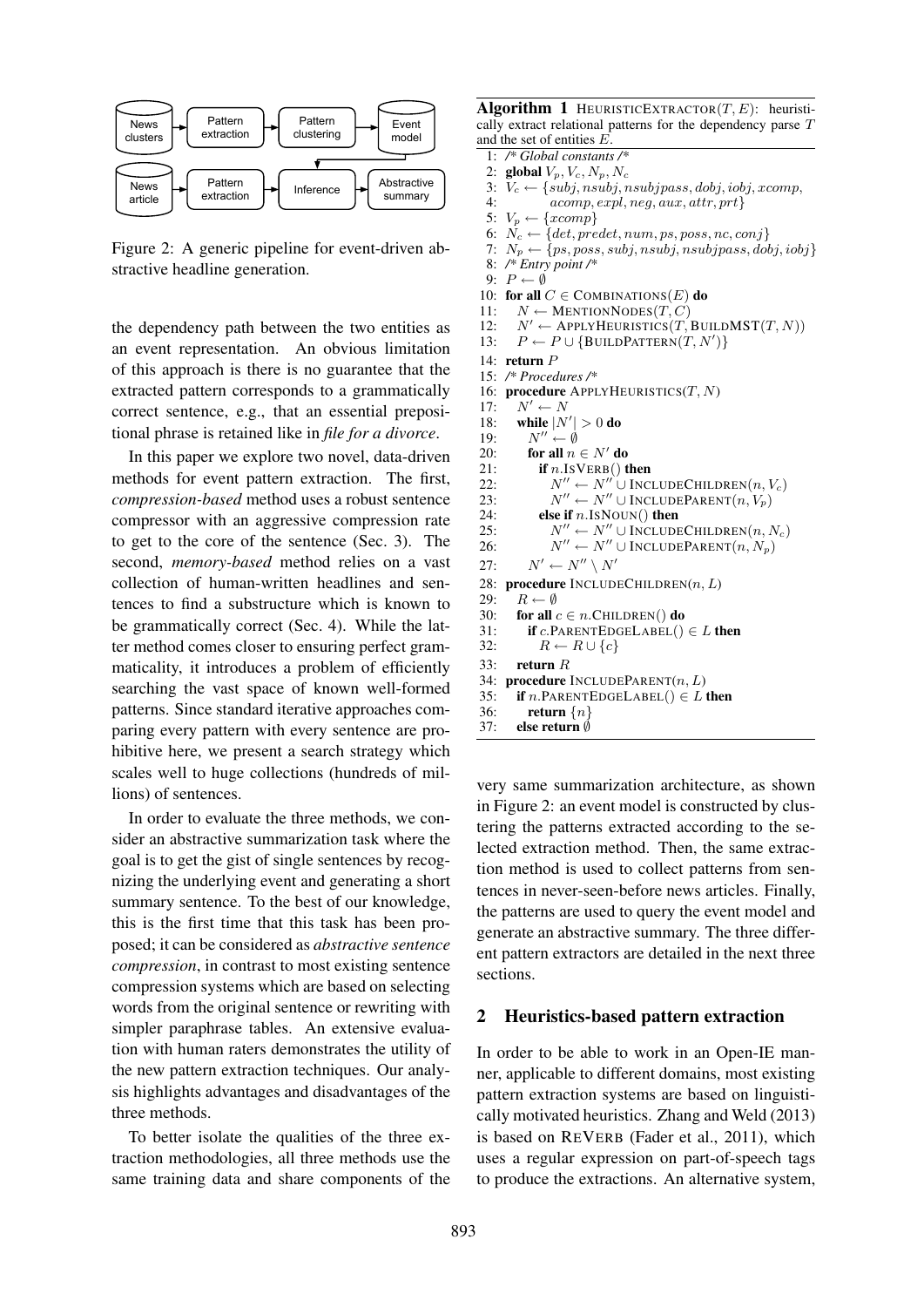OLLIE (Schmitz et al., 2012), uses syntactic dependency templates to guide the pattern extraction process.

The heuristics used in this paper are inspired by Alfonseca et al. (2013), who built well formed relational patterns by extending minimum spanning trees (MST) which connect entity mentions in a dependency parse. Algorithm 1 details our reimplementation of their method and the specific set of rules that we rely on to enforce pattern grammaticality. We use the standard Stanford-style set of dependency labels (de Marneffe et al., 2006). The input to the algorithm are a parse tree  $T$  and a set of target entities  $E$ . We first generate combinations of 1-3 elements of  $E$  (line 10), then for each combination C we identify all the nodes in  $T$  that mention any of the entities in  $C$ . We continue by constructing the MST of these nodes, and finally apply our heuristics to the nodes in the MST. The procedure APPLYHEURISTICS (:16) recursively grows a nodeset  $N'$  by including children and parents of noun and verb nodes in  $N'$ based on dependency labels. For example, we include all children of verbs in  $N'$  whose label is listed in  $V_c$  (:3), e.g., active or passive subjects, direct or indirect objects, particles and auxiliary verbs. Similarly, we include the parent of a noun in  $N'$  if the dependency relation between the node and its parent is listed in  $N_p$ .

# 3 Pattern extraction by sentence compression

Sentence compression is a summarization technique that shortens input sentences preserving the most important content (Grefenstette, 1998; Mc-Donald, 2006; Clarke and Lapata, 2008, inter alia). While first attempts at integrating a compression module into an extractive summarization system were not particularly successful (Daumé III and Marcu, 2004, inter alia), recent work has been very promising (Berg-Kirkpatrick et al., 2011; Wang et al., 2013). It has shown that dropping constituents of secondary importance from selected sentences – e.g., temporal modifiers or relative clauses – results in readable and more informative summaries. Unlike this related work, our goal here is to compress sentences to obtain an event pattern – the minimal grammatical structure expressing an event. To our knowledge, this application of sentence compressors is novel. As in Section 2, we only consider sentences mention-

ing entities and require the compression (pattern) to retain at least one such mention.

Sentence compression methods are abundant but very few can be configured to produce output satisfying certain constraints. For example, most compression algorithms do not accept compression rate as an argument. In our case, sentence compressors which formulate the compression task as an optimization problem and solve it with integer linear programming (ILP) tools under a number of constraints are particularly attractive (Clarke and Lapata, 2008; Filippova and Altun, 2013). They can be extended relatively easily with both the length constraint and the constraint on retaining certain words. The method of Clarke and Lapata (2008) uses a trigram language model (LM) to score compressions. Since we are interested in very short outputs, a LM trained on standard, uncompressed text would not be suitable. Instead, we chose to modify the method of Filippova and Altun (2013) because it relies on dependency parse trees and does not use any LM scoring.

Like other syntax-based compressors, the system of Filippova and Altun (2013) prunes dependency structures to obtain compression trees and hence sentences. The objective function to maximize in an ILP problem (Eq. 1) is formulated over weighted edges in a transformed dependency tree and is subject to a number of constraints. Edge weight is defined as a linear function over a feature set:  $w(e) = \mathbf{w} \cdot \mathbf{f}(e)$ .

$$
F(X) = \sum_{e \in E} x_e \times w(e) \tag{1}
$$

In our reimplementation we followed the algorithm as described by Filippova and Altun (2013). The compression tree is obtained in two steps. First, the input tree is transformed with deterministic rules, most of which aim at collapsing indispensable modifiers with their heads (determiners, auxiliary verbs, negation, multi-word expressions, etc.). Then a sub-tree maximizing the objective function is found under a number of constraints.

Apart from the structural constrains from the original system which ensure that the output is a valid tree, the constraints we add state that:

- 1. tree size in edges must be in [3, 6],
- 2. entity mentions must be retained,
- 3. subject of the clause must be retained,
- 4. the sub-tree must be covered by a single clause – exactly one finite verb must used.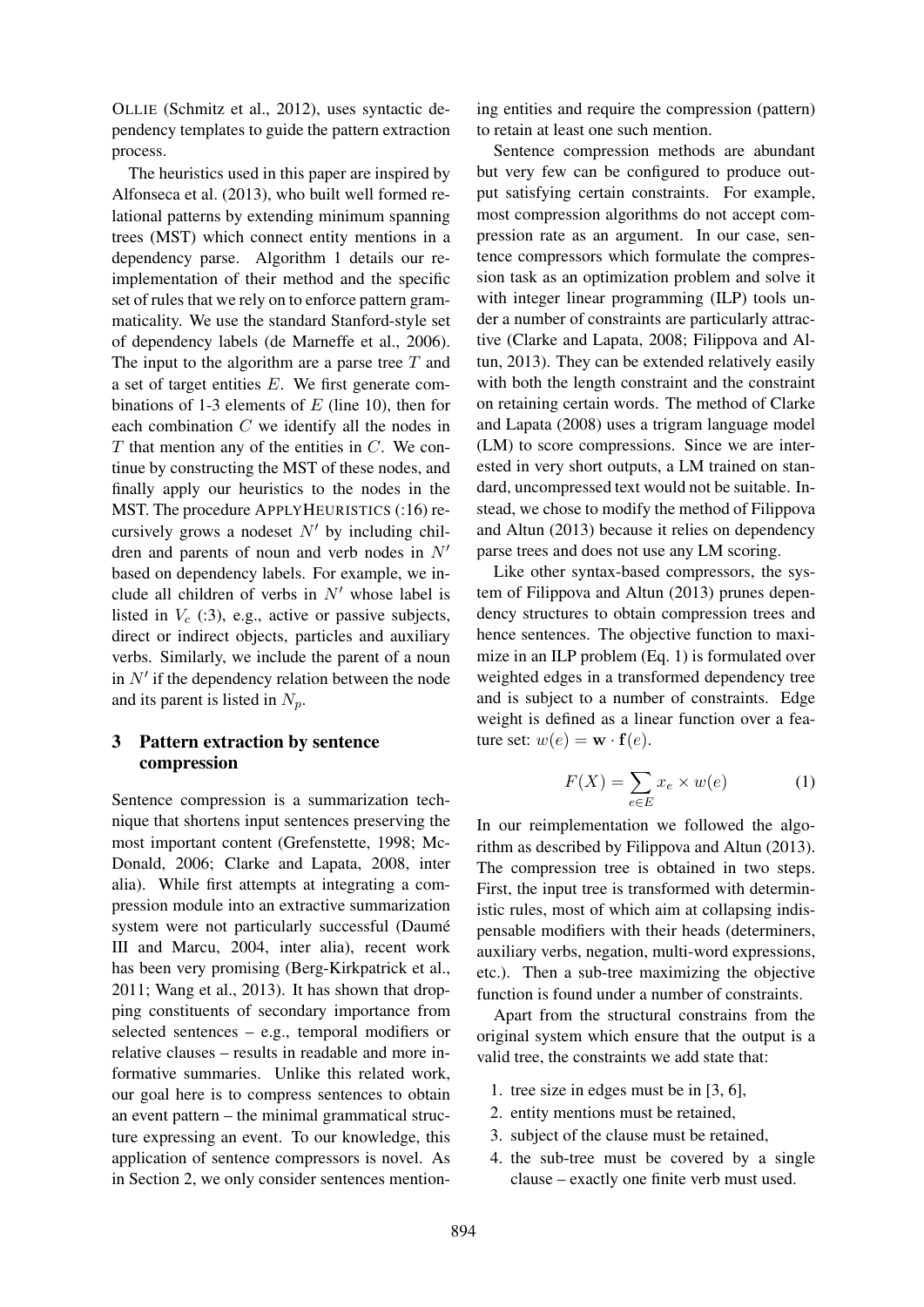Since we consider compressions with different lengths as candidates, from this set we select the one with the maximum averaged edge weight as the final compression. Figure 3 illustrates the use of the compressor for obtaining event patterns. Dashed edges are dropped as a result of constrained compression so that the output is *John Smith married Mary Brown* and the event pattern is *PER married PER*. Note that the root of a subclause is allowed to be the top-level node in the extracted compression.

Compared with patterns obtaines with heuristics, compression patterns should retain prepositional verb arguments whose removal would render the pattern ungrammatical. As an example consider *[C. Zeta-Jones] and [M. Douglas] filed for divorce*. The heuristics-based pattern is *PER and PER filed* which is incomplete. Unlike it, the compression-based method keeps the essential prepositional phrase *for divorce* in the pattern because the average edge weight is greater for the tree with the prepositional phrase.

# 4 Memory-based pattern extraction

Neither heuristics-based, nor compression-based methods provide a guarantee that the extracted pattern is grammatically correct. In this section we introduce an extraction technique which makes it considerably more likely because it only extracts patterns which have been observed as full sentences in a human-written text (Sec. 4.1). However, this memory-based method also poses a problem not encountered by the two previous methods: how to search over the vast space of observed headlines and sentences to extract a pattern from a given sentence? Our trie-based solution, which we present in the remainder of this section, makes it possible to compare a dependency graph against millions of observed grammatical utterances in a fraction of a second.

#### 4.1 A *tree-trie* to store them all. . .

Our objective is to construct a compact representation of hundreds of millions of observed sentences that can fit in the memory of a standard workstation. This data structure should make it possible to efficiently identify the sub-trees of a sentence that match any complete utterance previously observed. To this end, we build a trie of dependency trees (which we call a *tree-trie*) by scanning all the dependency parses in the news training

| <b>Algorithm 2</b> STORE $(T, I)$ : store the dependency tree T |  |
|-----------------------------------------------------------------|--|
| in the tree-trie $I$ .                                          |  |
|                                                                 |  |

|     | 1: $/*$ Entry point /*                           |
|-----|--------------------------------------------------|
|     | 2: $L \leftarrow T$ .LINEARIZE()                 |
|     | 3: STORERECURSION( $I$ .ROOT(), $L$ , 0)         |
|     | 4: return $M$                                    |
|     | 5: $/*$ Procedures /*                            |
|     | 6: <b>procedure</b> STORERECURSION $(n, L, o)$   |
| 7:  | if $o == L$ . LENGTH() then                      |
| 8:  | $n$ .ADDTREESTRUCTURE(L.STRUCTURE())             |
| 9:  | return                                           |
| 10: | if not n.HASCHILD $(L.T$ OKEN $(o)$ ) then       |
| 11: | $n$ .ADDCHILD $(L$ TOKEN $(o)$                   |
| 12: | $n' \leftarrow n$ .GETCHILD(L.TOKEN( <i>o</i> )) |
| 13: | STORERECURSION $(n', L, o + 1)$                  |

data, and index each tree in the tree-trie according to Algorithm 2. For better clarity, the process is also described graphically in Figure 4. First, each dependency tree (a) is *linearized*, resulting in a data structure that consists of two aligned sequences (b). The first sequence (*tokens*) encodes word/parent-relation pairs, while the second sequence (*structure*) encodes the offsets of parent nodes in the linearized tree. As an example, the first word "The" is a determiner ("det") for the second node (offset 1) in the sequence, which is "cat". In turn, "cat" is the subject ("nsubj") of the node in position 2, i.e., "sleeps". As described in Algorithm 2, we recursively store the token sequence in the trie, each word/relation pair being stored in a node. When the token sequence is completely consumed, we store in the current trie node the structure of the linearized tree. Combining structural information with the sequential information encoded by each path in the trie makes it possible to rebuild a complete dependency graph. Figure 4(c) shows an example trie encoding 4 different sentences. We highlighted in bold the path corresponding to the linearized form (b) of the example parse tree (a).

The figure shows that the tree contains two kinds of nodes: end-of-sentence (EOS) nodes (red) and non-terminal nodes (in blue). EOS nodes do not necessarily coincide with trie leaves, as it is possible to observe complete sentences embedded in longer ones. EOS nodes differ from nonterminal nodes in that they store one or more structural sequences corresponding to different syntactic representations of observed sentences with the same tokens.

Space-complexity and generalization. Storing all the observed sentences in a single trie requires huge amounts of memory. To make it possible to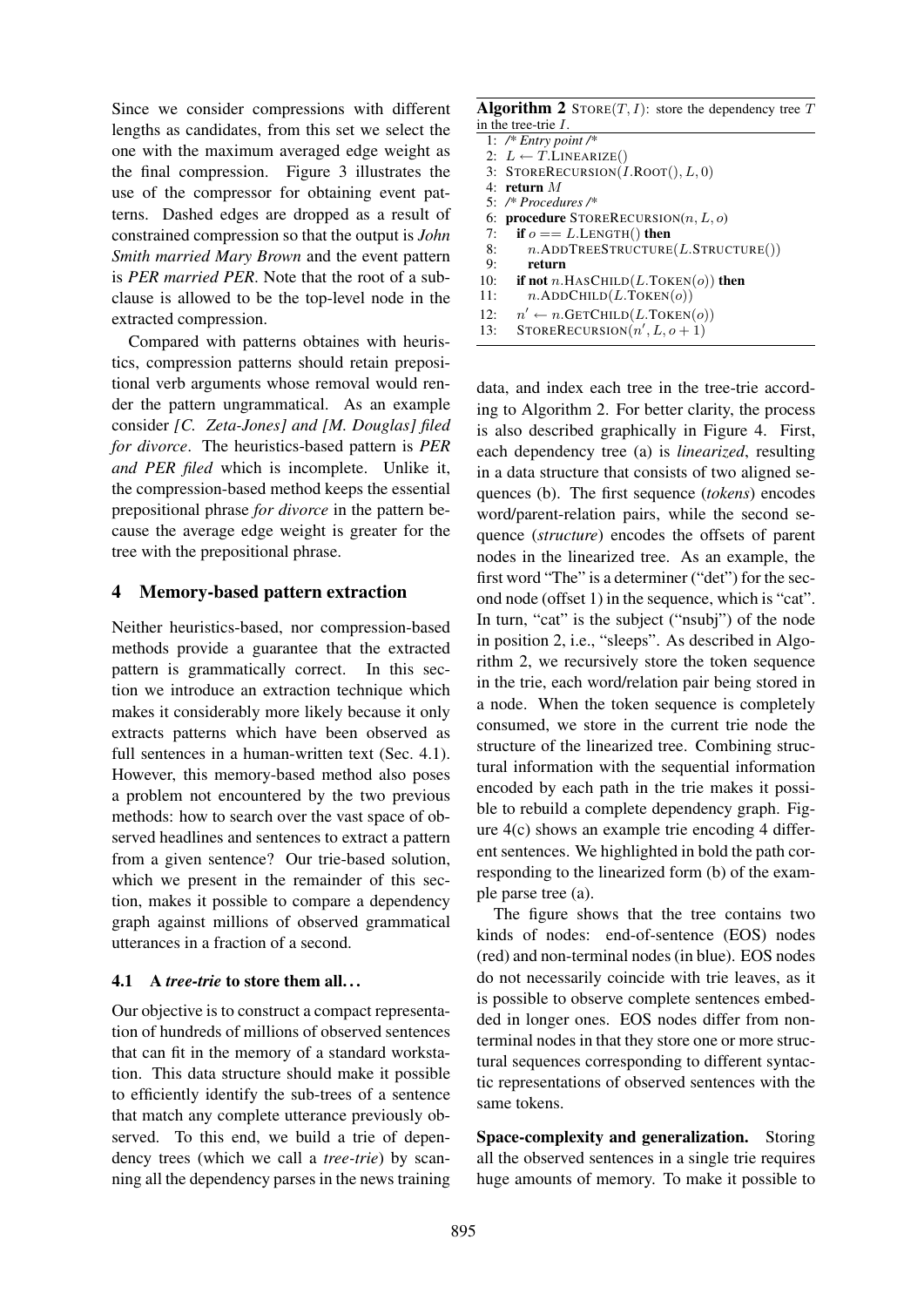

Figure 3: Transformed dependency tree with a sub-tree expressing an event pattern.



Figure 4: A dependency tree (a), its linearized form (b) and the resulting path in a trie (c), in bold.

store a complete tree-trie in memory, we adopt the following strategy. We replace the surface form of entity nodes with the coarse entity type (e.g., PER, LOC, ORG) of the entity. Similarly, we replace proper nouns with the placeholder "[P]", thus significantly reducing lexical sparsity. Then, we encode each distinct word/relation pair as a 32-bit unsigned integer. Assuming a maximum tree size of 255 nodes, we represent structure sequences as vectors of type unsigned char (8 bit per element). Finally, we store trie-node children as sorted vectors instead of hash maps to reduce memory footprint. As a result, we are able to load a trie encoding 400M input dependency parses, 170M distinct nodes and 48M distinct sentence structures in under 10GB of RAM.

#### 4.2 . . . and in the vastness match them

At lookup time, we want to use the tree-trie to identify all sub-graphs of an input dependency tree T that match at least a complete observed sentence. To do so, we need to identify all paths in the trie that match any sub-sequence  $s$  of the linearized sequence of  $T$  nodes. Whenever we encounter an EOS node e, we verify if any of the structures stored at e matches the sub-tree generated by s. If so, then we have a positive match. As a sentence might embed many shorter utterances, each input  $T$  will generally yield multiple matches. For example, querying the tree-trie in Figure 4(c) with the input tree shown in (a) would yield two results, as both *The cat sleeps* and *The cat sleeps under the table* are complete utterances stored in the trie.

| <b>Algorithm 3</b> LOOKUP $(T, I)$ : Lookup for matches of sub-       |
|-----------------------------------------------------------------------|
| set of tree $T$ in the trie index $I$ .                               |
| 1. $\sqrt{k}$ $\Gamma_{\text{rel}}$ , $\sim$ $\sim$ $\sim$ $\sqrt{k}$ |

|     | 1: /* Entry point /*                                       |
|-----|------------------------------------------------------------|
|     | 2: $L \leftarrow T$ .LINEARIZE()                           |
|     | 3: $M \leftarrow \emptyset$                                |
|     | 4: LOOKUPRECURSIVE $(T, L, 0, I$ .ROOT $(), \emptyset, M)$ |
|     | 5: return $M$                                              |
|     | 6: $/*$ Procedures /*                                      |
|     | 7: <b>procedure</b> LOOKUPRECURSIVE $(T, L, o, n, P, M)$   |
| 8:  | for all $i \in [o, L$ . LENGTH()) do                       |
| 9:  | if n.HASCHILD $(L.T$ OKEN $(i))$ then                      |
| 10: | $n' \leftarrow n$ .GETCHILD(L.TOKEN(i))                    |
| 11: | $P' \leftarrow P \cup \{i\}$                               |
| 12: | for all $S \in n'$ . TREESTRUCTURES() do                   |
| 13: | if $L$ . ISCOMPATIBLE $(S, P')$ then                       |
| 14: | $M \leftarrow M \cup \{T.\text{GETNODES}(P')\}$            |
| 15: | LOOKUPRECURSIVE $(L, i, o+1, n', P', M)$                   |

Algorithm 3 describes the lookup process in more detail. The first step consists in the linearization of the input tree  $T$ . Then, we recursively traverse the trie calling LOOKUPRECURSIVE. The inputs of this procedure are: the input tree  $T$ , its linearization  $L$  and an offset  $o$  (starting at 0), the trie node currently being traversed  $n$  (starting with the root), the set of offsets in  $L$  that constitute a partial match  $P$  (initially empty) and the set of complete matches found M. We recursively traverse all the nodes in the trie that yield a partial match with any sub-sequence of the linearized tokens of  $T$ . At each step, we scan all the tokens in L in the range  $[0, L.LENGTH() )$  looking for tokens matching any of the children of  $n$ . If a matching node is found, a new partial match  $P'$  is constructed by extending  $P$  with the matching token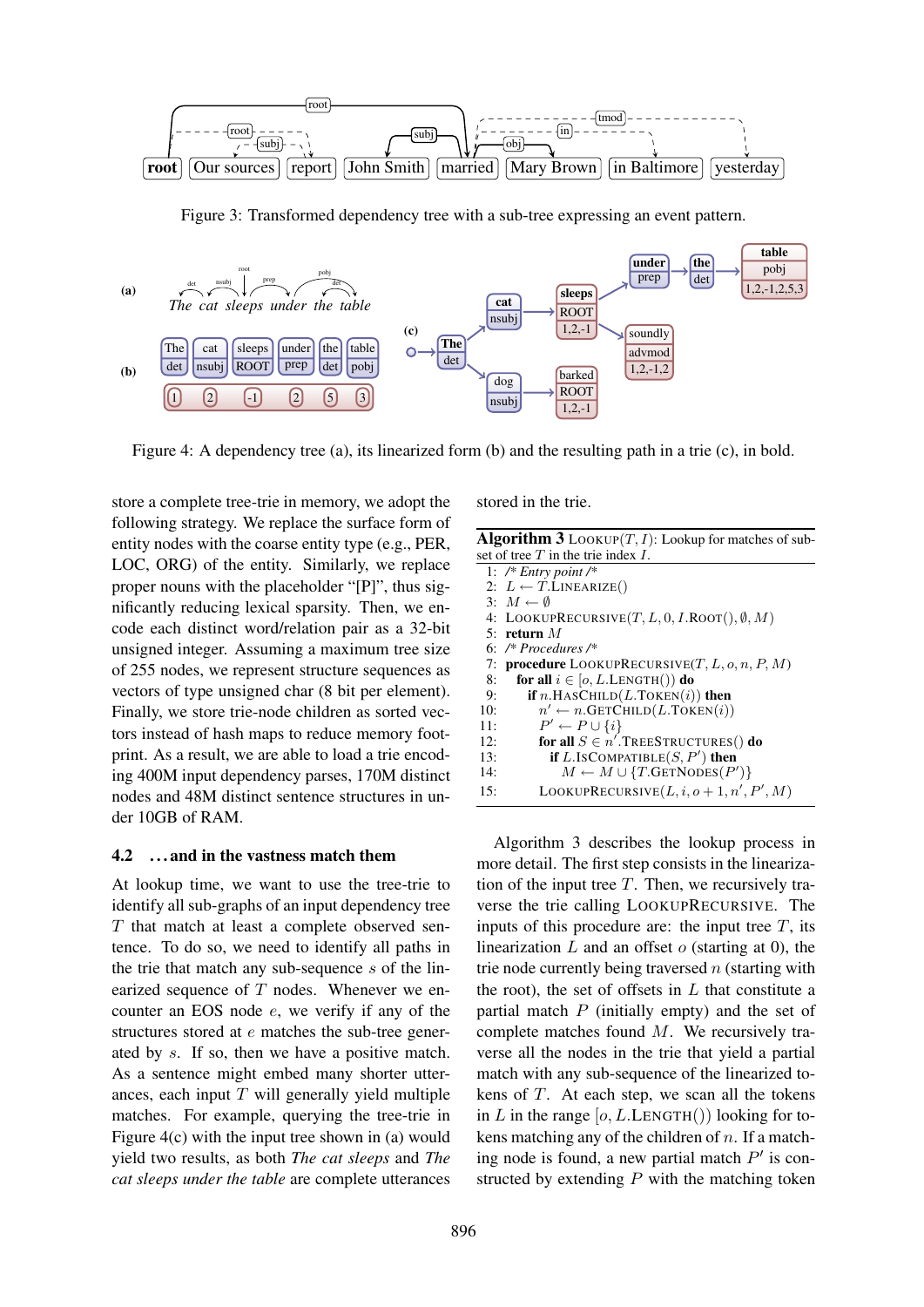

Figure 5: Time complexity of lookup operations for inputs of different sizes.

offset  $i$  (line 11), and the recursion continues from the matching trie node  $n'$  and offset i (line 15). Every time a partial match is found, we verify if the partial match is compatible with any of the tree structures stored in the matching node. If that is the case, we identify the corresponding set of matching nodes in  $T$  and add it to the result  $M$ (lines 12-14). A pattern is generated from each complete match returned by LOOKUP after applying a simple heuristic: for each verb node  $v$  in the match, we enforce that negations and auxiliaries in  $T$  depending from  $x$  are also included in the pattern.

**Time complexity of lookups.** Let  $k$  be the maximum fan-out of trie nodes, d be the depth of the trie and  $n$  be the size of an input tree (number of nodes). If trie node children are hashed (which has a negative effect on space complexity), then worst case complexity of LOOKUP() is  $O(nk)^{d-1}$ . If they are stored as sorted lists, as in our memory-efficient implementation, theoretical complexity becomes  $O(nk \log(k))^{d-1}$ . It should be noted that worst case complexity can only be observed under extremely unlikely circumstances, i.e., that at every step of the recursion all the nodes in the tail of the linearized tree match a child of the current node. Also, in the actual trie used in our experiments the average branching factor  $k$  is very small. We observed that a trie storing 400M sentences (170M nodes) has an average branching factor of 1.02. While the root of the trie has unsurprisingly many children (210K, all the observed first sentence words), already at depth 2 the average fan-out is 13.7, and at level 3 it is 4.9.

For an empirical analysis of lookup complexity, Figure 5 plots, in black, wall-clock lookup time as a function of tree size  $n$  for a random sample of 1,600 inputs. As shown by the polynomial regression curve (red), observed lookup complexity is approximately cubic with a very small constant factor. In general, we can see that for sentences of common length (20-50 words) a lookup operation can be completed in well under one second.

#### 5 Evaluation

### 5.1 Experimental settings

All the models for the experiments that we present have been trained using the same corpus of news crawled from the web between 2008 and 2013. The news have been processed with a tokenizer, a sentence splitter (Gillick and Favre, 2009), a part-of-speech tagger and dependency parser (Nivre, 2006), a co-reference resolution module (Haghighi and Klein, 2009) and an entity linker based on Wikipedia and Freebase (Milne and Witten, 2008). We use Freebase types as finegrained named entity types, so we are also able to label e.g. instances of *sports teams* as such instead of the coarser label ORG.

Next, the news have been grouped based on temporal closeness (Zhang and Weld, 2013) and cosine similarity (using tf·idf weights). For each of the three pattern extraction methods we used the same summarization pipeline (as shown above in Figure 2):

- 1. Run pattern extraction on the news.
- 2. For every news collection Coll and entity set E, generate a set containing all the extracted patterns from news in Coll mentioning all the entities in  $E$ . These are patterns that are likely to be paraphrasing each other.
- 3. Run a clustering algorithm to group together patterns that typically co-occur in the sets generated in the previous step. There are many choices for clustering algorithms (Alfonseca et al., 2013; Zhang and Weld, 2013). Following Alfonseca et al. (2013) we use in this work a Noisy-OR Bayesian Network because it has already been applied for abstractive summarization (albeit multi-document), it provides an easily interpretable probabilistic clustering, and training can be easily parallelized to be able to handle large training sets. The hidden events in the Bayesian network represent pattern clusters. When training is done, for each extraction pattern  $p_i$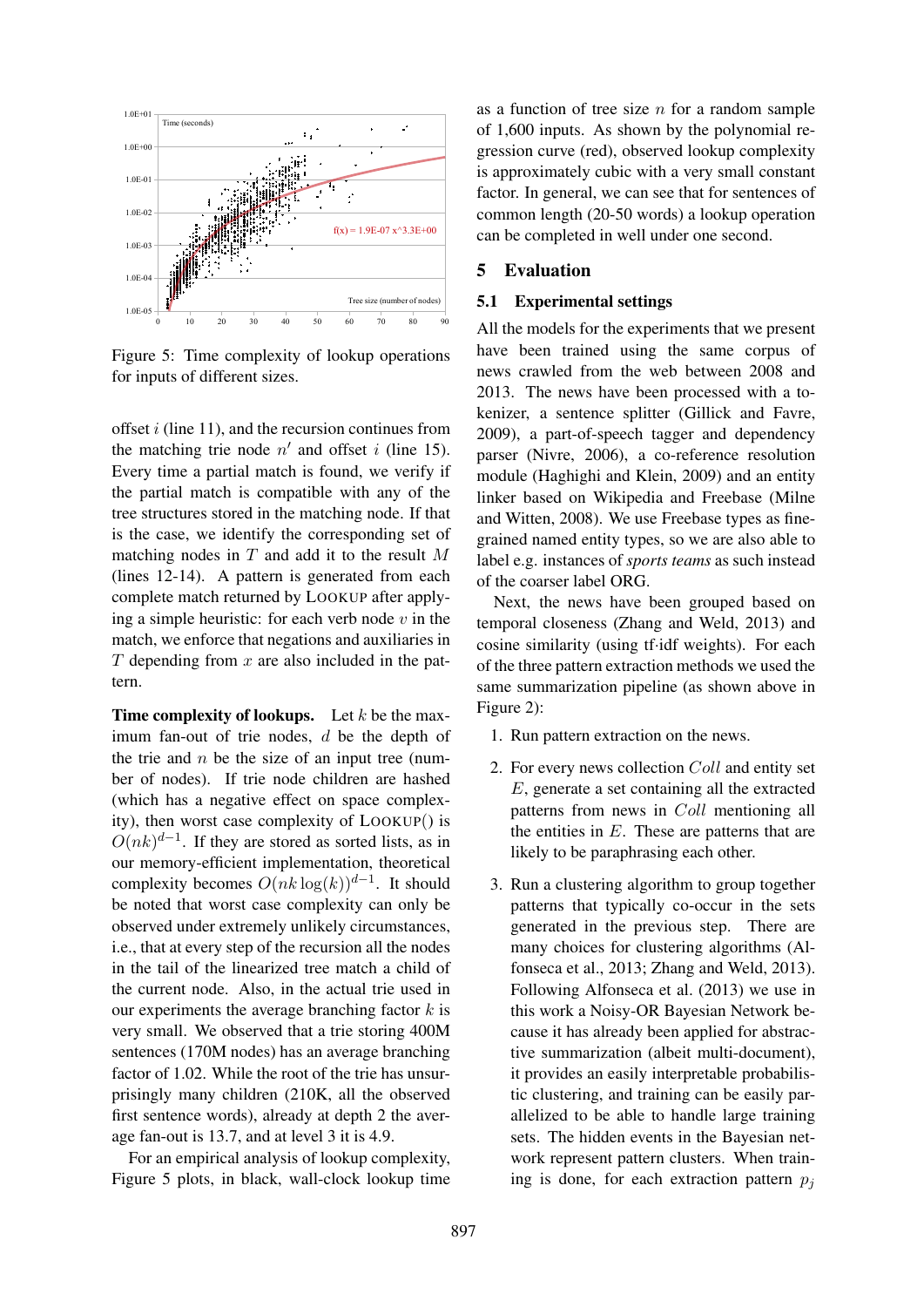| Original sentence                                                                                                                                                                                                           | Abstractive summary (method)                              |
|-----------------------------------------------------------------------------------------------------------------------------------------------------------------------------------------------------------------------------|-----------------------------------------------------------|
| Two-time defending overall World Cup champion Marcel Hirscher won the<br>challenging giant slalom on the Gran Risa course with two solid runs Sunday<br>and attributed his victory to a fixed screw in his equipment setup. | Marcel Hirscher has won the giant<br>slalom. $(C)$        |
| Zodiac Aerospace posted a 7.9 percent rise in first-quarter revenue, below mar-<br>ket expectations, but reaffirmed its full-year financial targets.                                                                        | Zodiac Aerospace has reported a rise in<br>profits. $(C)$ |
| Australian free-agent closer Grant Balfour has agreed to terms with the Balti-<br>more Orioles on a two-year deal, the Baltimore Sun reported on Tuesday citing<br>multiple industry sources.                               | Balfour will join the Baltimore Orioles.<br>(H)           |
| Paul Rudd is 'Ant-Man': 5 reasons he needs an 'Agents of SHIELD' appear-<br>ance.                                                                                                                                           | Paul Rudd to play Ant-Man. $(H)$                          |
| Millwall defender Karleigh Osborne has joined Bristol City on a two-and-a-half<br>year deal after a successful loan spell.                                                                                                  | Bristol City have signed Karleigh Os-<br>borne. $(M)$     |
| Simon Hoggart, one of the Spectator's best-loved columnists, died yesterday<br>after fighting pancreatic cancer for over three years.                                                                                       | Simon Hoggart passed away yesterday.<br>(M)               |

Table 1: Abstraction examples from compression (C), heuristic (H) and memory-based (M) patterns.

| Method              | Extractions | Abstractions |
|---------------------|-------------|--------------|
| <b>HEURISTIC</b>    | 24,630      | 956          |
| <b>COMPRESSION</b>  | 15.687      | 657          |
| <b>MEMORY-BASED</b> | 11.459      | 967          |

Table 2: Patterns extracted in each method, before Noisy-OR inference.

and pattern cluster  $c_i$ , the network provides  $p(p_i | c_i)$  —the probability that  $c_i$  will generate  $p_j$ — and  $p(c_i|p_j)$  —the probability that, given a pattern  $p_i$ ,  $c_i$  was the hidden event that generated it.

At generation time we proceed in the following way:

- 1. Given the title or first sentence of a news article, run the same pattern extraction method that was used in training and, if possible, obtain a pattern  $p$  involving some entities.
- 2. Find the model clusters that contain this pattern,  $C_p = \{c_i \text{ such that } p(c_i|p) > 0\}.$
- 3. Return a ranked list of model patterns  $output = \{(p_j, score(p_j))\}$ , scored as follows:

$$
score(p_j) = \prod_{c_i \in C_p} p(p_j|c_i)p(c_i|p)
$$

where  $p$  was the input pattern.

4. Replace the entity placeholders in the topscored patterns  $p_i$  with the entities that were actually mentioned in the input news article.

In all cases the parameters of the network were predefined as 20,000 nodes in the hidden layer (model clusters) and 40 Expectation Maximization (EM) training iterations. Training was distributed across 20 machines with 10 GB of memory each.

For testing we used 37,584 news crawled during December 2013, which had not been used for training the models. Table 3 shows one pattern cluster example from each of the three trained models. The table shows only the surface form of the pattern for simplicity.

| Pattern cluster (MEMORY-BASED)<br><i>organization</i> <sub>1</sub> gets <i>organization</i> <sup>0</sup> nod for drug<br>organization <sub>1</sub> gets organization <sub>0</sub> nod for tablets                                                                                                                                                                                                                                                                                                                                                                                                                                                                                                                                                                                                                                                                                                                                                                                                                                                                                                                                                            |
|--------------------------------------------------------------------------------------------------------------------------------------------------------------------------------------------------------------------------------------------------------------------------------------------------------------------------------------------------------------------------------------------------------------------------------------------------------------------------------------------------------------------------------------------------------------------------------------------------------------------------------------------------------------------------------------------------------------------------------------------------------------------------------------------------------------------------------------------------------------------------------------------------------------------------------------------------------------------------------------------------------------------------------------------------------------------------------------------------------------------------------------------------------------|
| $organization_0$ approves <i>organization</i> <sup>1</sup> drug<br><i>organizations</i> <sup>0</sup> approves <i>organization</i> <sup>1</sup> 's drug<br><i>organization</i> gets <i>organization</i> <sup>0</sup> nod for capsules                                                                                                                                                                                                                                                                                                                                                                                                                                                                                                                                                                                                                                                                                                                                                                                                                                                                                                                         |
| Pattern cluster (HEURISTIC)<br>$organization_0$ to buy organization <sub>1</sub><br><i>organization</i> <sup>0</sup> to acquire <i>organization</i> <sup>1</sup><br>$organization0$ buys organization<br>$organization_0$ acquires <i>organization</i> <sup>1</sup><br>$organization_0$ to acquire <i>organizations</i> <sup>1</sup><br>$organization_0$ buys organizations <sub>1</sub><br><i>organization</i> <sup>0</sup> acquires <i>organizations</i> <sup>1</sup><br><i>organization</i> <sup>0</sup> agrees to buy <i>organization</i> <sup>1</sup><br>$organization_0$ snaps up organization <sub>1</sub><br><i>organization</i> <sup>0</sup> to purchase <i>organizations</i> <sup>1</sup><br><i>organization</i> <sup>0</sup> is to acquire <i>organization</i> <sup>1</sup><br><i>organization</i> <sup>0</sup> has agreed to buy <i>organization</i> <sup>1</sup><br>$organization_0$ announces acquisition of $organisation_1$<br><i>organization</i> <sup>0</sup> may bid for <i>organization</i> <sup>1</sup><br>$organization1$ sold to <i>organization</i> <sub>0</sub><br><i>organization</i> acquired by <i>organization</i> <sup>0</sup> |
| Pattern cluster (COMPRESSION)<br>the <i>sports team</i> <sub>1</sub> have acquired <i>person</i> <sup>0</sup> from the <i>sports team</i> <sub>2</sub><br>the <i>sports team</i> acquired <i>person</i> <sup>0</sup> from the <i>sports team</i> <sup>2</sup><br>the sports team <sub>2</sub> have traded person <sub>0</sub> to the sports team <sub>1</sub><br>sports team <sub>1</sub> acquired the rights to person <sub>0</sub> from sports team <sub>2</sub><br>sports team <sub>2</sub> acquired from sports team <sub>1</sub> in exchange for person <sub>0</sub><br>sports team <sub>2</sub> have acquired from the sports team <sub>1</sub> in exchange for person <sub>0</sub>                                                                                                                                                                                                                                                                                                                                                                                                                                                                    |

Table 3: Examples of pattern clusters. In each cluster  $c_i$ , patterns are sorted by  $p(p_j|c_i)$ .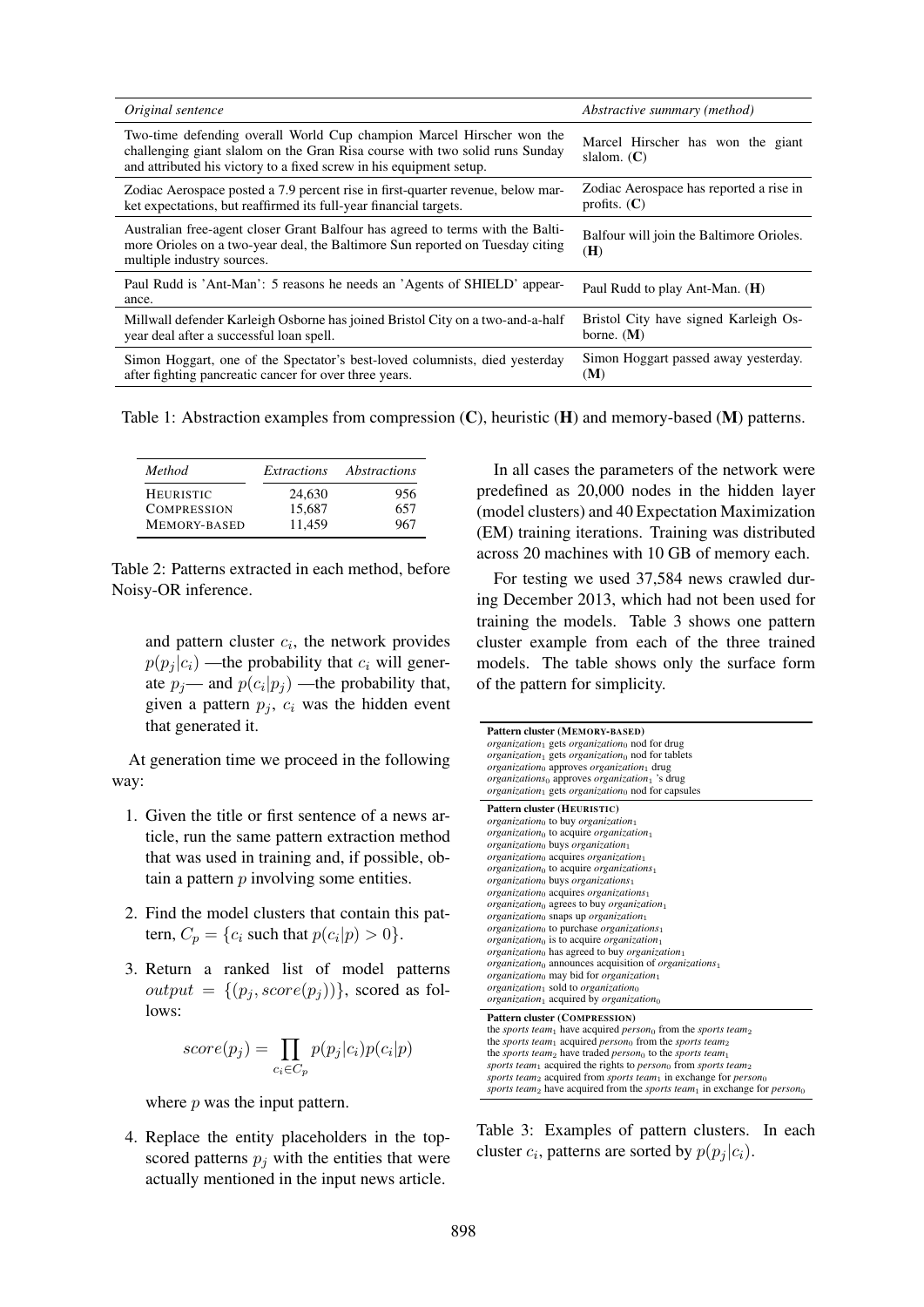#### 5.2 Results

Table 2 shows the number of extracted patterns from the test set, and the number of abstractive event descriptions produced.

As expected, the number of extracted patterns using the memory-based model is smaller than with the two other models, which are based on generic rules and are less restricted in what they can generate. As mentioned, the memory-based model can only extract previously-seen structures. Compared to this model, with heuristics we can obtain patterns for more than twice more news articles. At the same time, looking at the number of summary sentences generated they are comparable, meaning that a larger proportion of the memory-based patterns actually appeared in the pattern clusters and could be used to produce summaries. This is also consistent with the fact that using heuristics the space of extracted patterns is basically unbounded and many new patterns can be generated that were previously unseen –and these cannot generate abstractions. A positive outcome is that restricting the syntactic structure of the extracted patterns to what has been observed in past news does not negatively affect end-to-end coverage when generating the abstractive summaries.

Table 1 shows some of the abstractive summaries generated with the different methods. For manually evaluating their quality, a random sample of 100 original sentences was selected for each method. The top ranked summary for each original sentence was sent to human raters for evaluation, and received three different ratings. None of the raters had any involvement in the development of the work or the writing of the paper, and a constraint was added that no rater could rate more than 50 abstractions. Raters were presented with the original sentence and the compressed abstraction, and were asked to rate it along two dimensions, in both cases using a 5-point Likert scale:

- Readability: whether the abstracted compression is grammatically correct.
- Informativeness: whether the abstracted compression conveys the most important information from the original sentence.

Inter-judge agreement was measured using the Intra-Class Correlation (ICC) (Shrout and Fleiss, 1979; Cicchetti, 1994). The ICC for readability was 0.37 (95% confidence interval [0.32, 0.41]),

| <b>Method</b>      | Readability | Informativeness |
|--------------------|-------------|-----------------|
| <b>HEURISTIC</b>   | 3.95        | 3.07            |
| <b>COMPRESSION</b> | 3.98        | 2.35            |
| MEMORY-BASED       | 4.20        | 3.70            |

Table 4: Results for the three methods when rating the top-ranked abstraction.

and for informativeness it was 0.64 (95% confidence interval [0,60, 0.67]), representing fair and substantial reliability.

Table 4 shows the results when rating the top ranked abstraction using either of the three different models for pattern extraction. The abstractions produced with the memory-based method are more readable than those produced with the other two methods (statistically significant with 95% confidence).

Regarding informativeness, the differences between the methods are bigger, because the first two methods have a proportionally larger number of items with a high readability but a low informativeness score. For each method, we have manually reviewed the 25 items where the difference between readability and informativeness was the largest, to understand in which cases grammatical, yet irrelevant compressions are produced. The results are shown in Table 5. *Be+adjective* includes examples where the pattern is of the form *Entity is Adjective*, which the compression-based systems extracts often represents an incomplete extraction. *Wrong inference* contains the cases where patterns that are related but not equivalent are clustered, e.g. *Person arrived in Country* and *Person arrived in Country for talks*. *Info. missing* represents cases where very relevant information has been dropped and the summary sentence is not complete. *Possibility* contains cases where the original sentence described a possibility and the compression states it as a fact, or vice versa. *Disambiguation* are entity disambiguations errors, and *Opposite* contains cases of patterns clustered together that are opposite along some dimension, e.g. *Person quits TV Program* and *Person to return to TV Program*.

The method with the largest drop between the readability and informativeness scores is COM-PRESSION. As can be seen, many of these mistakes are due to relevant information being missing in the summary sentence. This is also the largest source of errors for the HEURISTIC system. For the MEMORY-BASED system, the drop in read-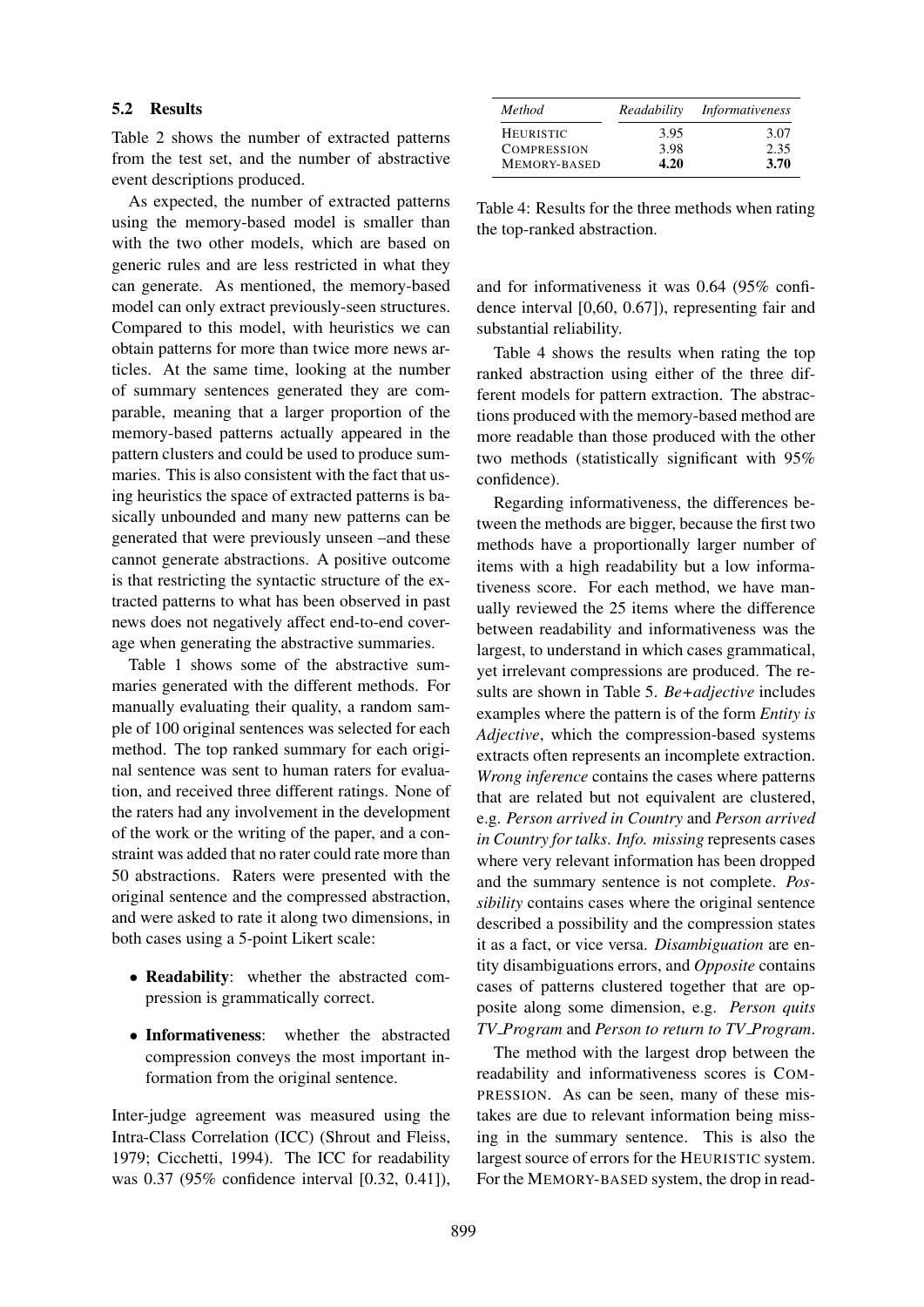| Method             | Be+adjective | Wrong inference Info. missing Possibility |  | Disambiguation | <i>Opposite</i> |
|--------------------|--------------|-------------------------------------------|--|----------------|-----------------|
| HEURISTIC          |              |                                           |  |                |                 |
| <b>COMPRESSION</b> |              | 10                                        |  |                |                 |
| MEMORY-BASED       |              |                                           |  |                |                 |

Table 5: Sources of errors for the top 25 items with high readability and low informativeness.

| Original sentence                                                                                                                        | Pattern extracted (method)                   | Abstraction                                  |
|------------------------------------------------------------------------------------------------------------------------------------------|----------------------------------------------|----------------------------------------------|
| David Moyes is happy to use tough love on Adnan Januzaj<br>to ensure the Manchester United youngster fulfils his mas-<br>sive potential. | David Moyes is happy. $(C)$                  | Fortune will start to favour<br>David Moyes. |
| The Democratic People's Republic of Korea will "achieve"<br>nothing by making threats or provocation," the United<br>States said Friday. | The United States said Fri-<br>day. $(C, H)$ | United States officials said<br>Friday.      |
| EU targets Real and Barca over illegal state aid.                                                                                        | targets Real Madrid.<br>EU<br>(H)            | EU is going after Real<br>Madrid.            |
| EU warns Israel over settlement construction                                                                                             | EU warns Israel. $(M)$                       | EU says Israel needs re-<br>forms.           |

Table 6: Examples of compression  $(C)$ , heuristic  $(H)$  and memory-based  $(M)$  patterns that led to abstractions with high readability but a low informativeness score. Both incomplete summary sentences and wrong inferences can be observed.

ability score is much smaller, so there were less of these examples. And most of these examples belong to the class of wrong inferences (patterns that are related but not equivalent, so we should not abstract one of them from the other, but they were clustered together in the model). Our conclusion is that the examples with missing information are not such a big problem with the MEMORY-BASED system, as using the trie is an additional safeguard that the generated titles are complete statements, but the method is not preventing the wrong inference errors so this class of errors become the dominant class by a large margin.

Some examples with high readability but low informativeness are shown in Table 6.

# 6 Conclusions

Most Open-IE systems are based on linguisticallymotivated heuristics for learning patterns that express relations between entities or events. However, it is common for these patterns to be incomplete or ungrammatical, and therefore they are not suitable for abstractive summary generation of the relation or event mentioned in the text.

In this paper, we describe a memory-based approach in which we use a corpus of past news to learn valid syntactic sentence structures. We discuss the theoretical time complexity of looking up extraction patterns in a large corpus of syntactic structures stored as a trie and demonstrate empirically that this method is effective in practice. Finally, the evaluation shows that summary sentences produced by this method outperform heuristics and compression-based ones both in terms of readability and informativeness. The problem of generating incomplete summary sentences, which was the main source of informativeness errors for the alternative methods, becomes a minor problem with the memory-based approach. Yet, there are some cases in which also the memory based approach extracts correct but misleading utterances, e.g., a pattern like *PER passed away* from the sentence *PER passed the ball away*. To solve this class of problems, a possible research direction would be the inclusion of more complex linguistic features in the tree-trie, such as verb subcategorization frames.

As another direction for future work, more effort is needed in making sure that no incorrect inferences are made with this model. These happen when a more specific pattern is clustered together with a less specific pattern, or when two nonequivalent patterns often co-occur in news as two events are somewhat correlated in real life, but it is generally incorrect to infer one from the other. Improvements in the pattern-clustering model, outside the scope of this paper, will be required.